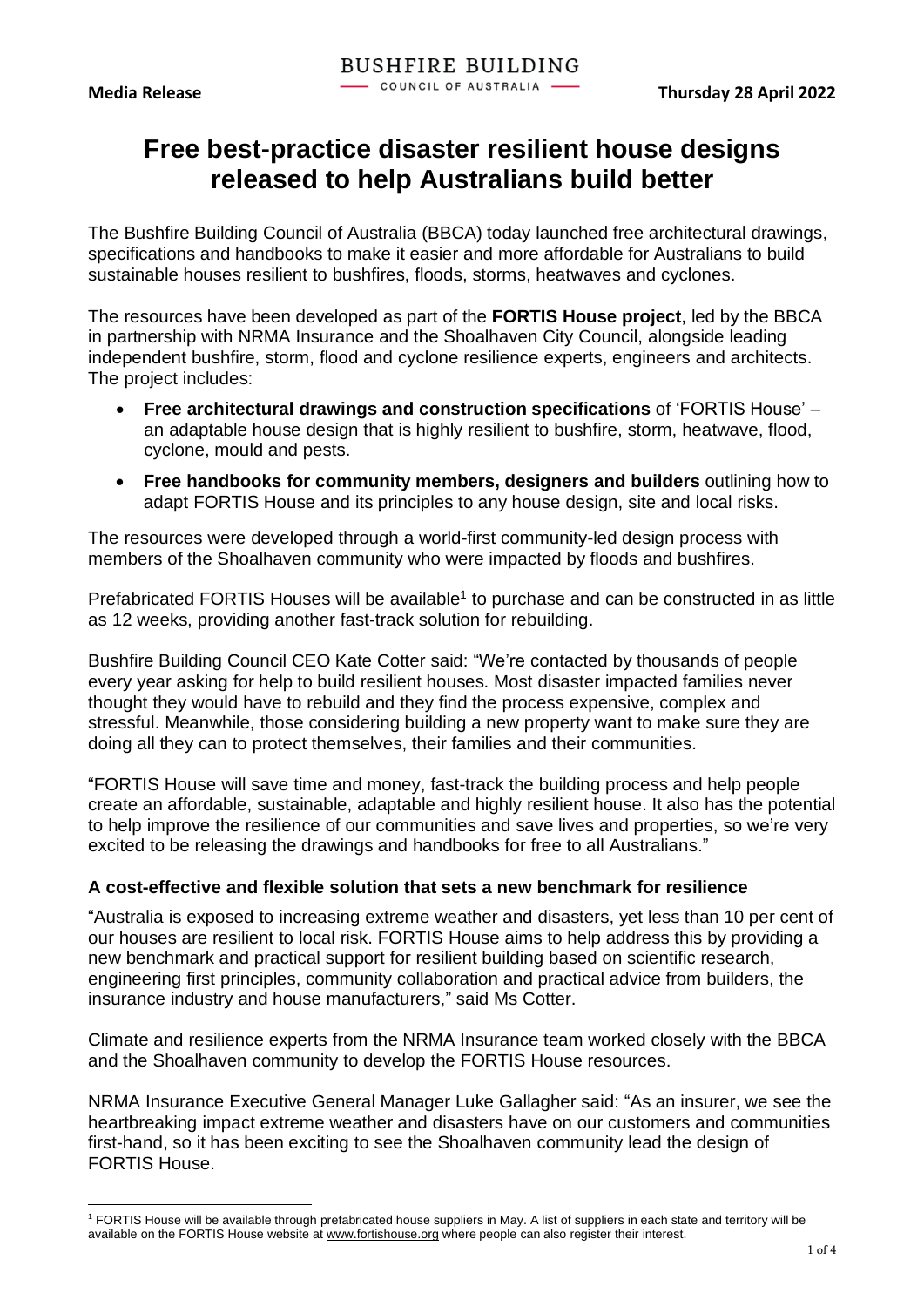"It's incredible to be part of a project that empowers people to protect themselves against these climate and disaster risks and gives them practical solutions so they can build back easier, faster and stronger. We're proud to have been working with the BBCA team over the last three years on projects like this to help communities better understand disaster risk and to help them reduce and mitigate that risk."

FORTIS House integrates best-practice design principles for disaster resilience and is energy efficient,100% electric and solar powered. Its robust construction means it is low-maintenance and is designed to last generations. FORTIS House offers flexible specifications that can be adapted to any house design and local risks. It uses cost-effective building solutions and readily available materials, allowing builders and households to adapt the design to any lifestyle and budget.

#### **Developed with the community, for the community**

To ensure the FORTIS House designs and handbooks are practical, adaptable and informed by real-life needs and circumstances, the team worked with members of the Shoalhaven community who want to build better houses for themselves and help other Australians avoid the agony of losing their home.

The community developed their own design brief which included the importance of light, connection to nature, indoor-outdoor family living and the need for a house to offer a sense of security and hope for the future, particularly after a disaster.

Ms Cotter said: "The Shoalhaven community has lived through the compounding trauma of bushfire, storms and floods, all in a matter of months over the summer of 2019-20. This experience and their desire to help everyone build stronger, safer, more sustainable houses has been really inspiring.

"There's significant potential for other benefits too, with the FORTIS House benchmark providing a platform to enable insurers, lenders, governments and property markets to recognise and reward best-practice resilient houses.

"The reality is we need to build better – and we can. FORTIS House provides people with the best available science, innovative new solutions and really practical information to help them do this faster and easier."

**For more information and to download the free FORTIS House design and handbooks,** visit [www.fortishouse.org.](http://www.fortishouse.org/)

#### **MEDIA CONTACT:**

Ben Hornbrook 0431 180 161 / [bhornbrook@boxingclever.net.au](mailto:bhornbrook@boxingclever.net.au)

#### **About the Bushfire Building Council of Australia (BBCA)**

The Bushfire Building Council of Australia is a not-for-profit network of independent experts working to improve resilience and reduce the impacts of disasters on communities. Members of the BBCA include research scientists and architects, civil, structural and fire safety engineers and risk management specialists. BBCA projects, such as the Bushfire Resilience Star Ratings have been funded by the Australian Government and supported by industry. For more information visit [www.bbca.org.au.](http://www.bbca.org.au/)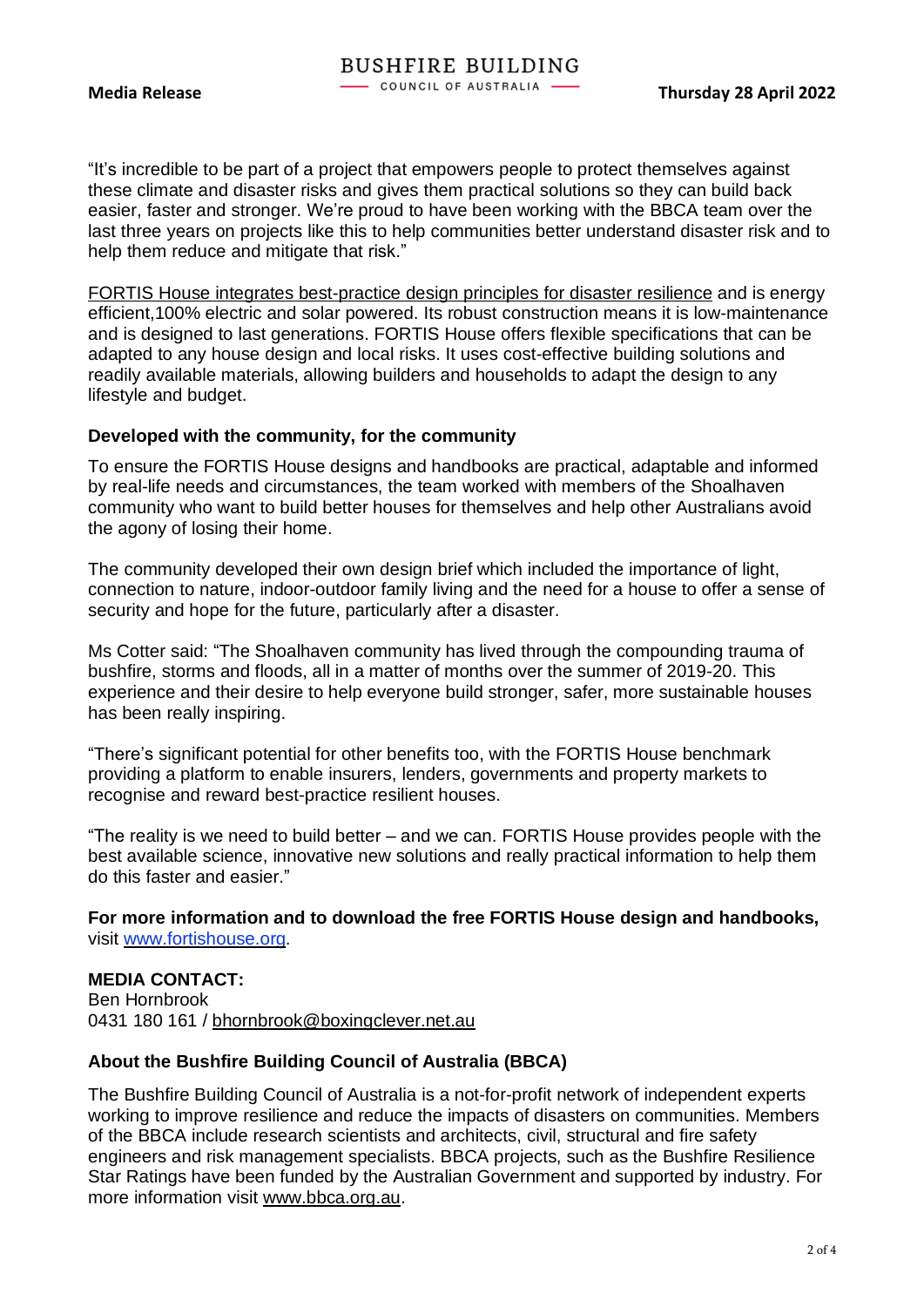# **FORTIS House features and benefits:**

- **A protective outer shell** that can be completely closed to provide disaster resilience, energy efficiency, ventilation and security.
- **Designed to last** with non-combustible, robust, quality construction and materials.
- **Save money and time**: FORTIS House has been architecturally designed by JDA Co and engineered by Australia's leading resilience experts, saving design costs, consultant fees and often long design lead times. Optional prefabrication provides a fast build time.
- **Independent expertise**: The FORTIS House team are scientists, engineers, architects, builders and researchers ensuring FORTIS House is trusted, independent and sciencebased.
- **Flexible**: FORTIS House principles can be applied to any house design to suit people's individual preferences, locations, budgets and lifestyles.
- **Holistic**: FORTIS House is a resilient system which includes the design, construction, landscaping, emergency planning, storage of materials and services.
- **Community-led design** ensures FORTIS House maximises light, connection to nature, views and indoor-outdoor living.

#### • **Sustainability**:

- o 100% electric house
- o Self sufficient water and solar power
- o Energy efficient design
- o Uses recyclable materials
- $\circ$  Built to last and withstand extreme weather and disasters, reducing landfill and rebuilding environmental impacts
- o Prefabrication (optional) reduces building waste.
- **Faster recovery:** The protective outer shell and set-back glazing is designed to keep the house functional, even if the outer shell is damaged in a disaster. Optional prefabricated FORTIS Houses can be built in 12 weeks, fast-tracking recovery. Services, vehicles and tools of the trade are protected in a standalone Resilient Shed.
- **Health and wellbeing**: FORTIS House reduces the emotional and financial costs of losing houses in disasters. FORTIS House is designed to be self-defending in a disaster, so people are encouraged to evacuate, stay safe and have a house to return to. FORTIS House resilience features also provide ventilation, thermal comfort in extreme temperatures, security, safety and pest and insect protection.